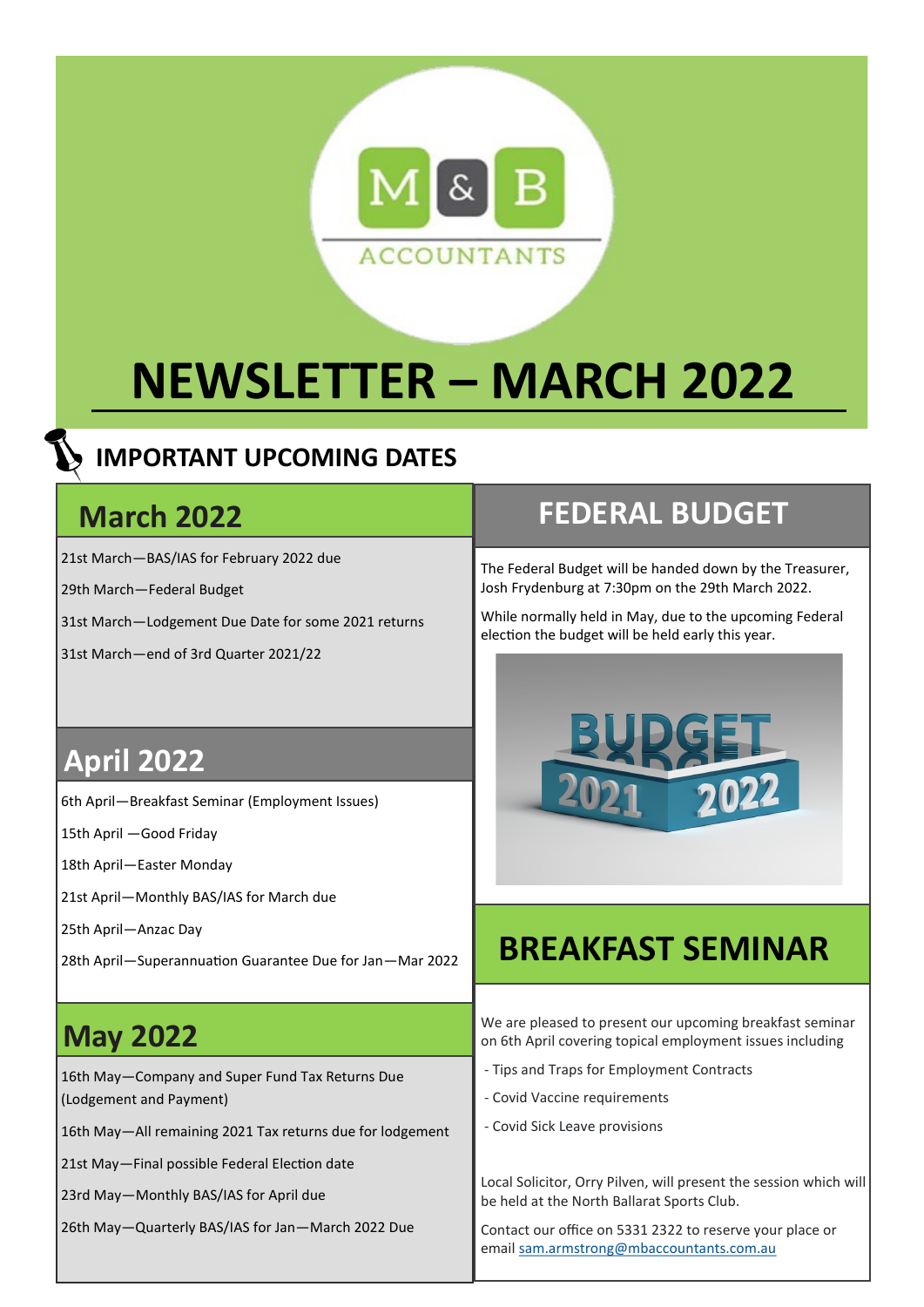# **RECENT CHANGES TO TAXATION OF TRUST DISTRIBUTIONS**

There has been much media attention in recent weeks following the release of guidance from the ATO regarding the treatment of discretionary trust distributions.

These documents provide some guidance in relation to the Tax Office's view in various situations surrounding distributions from trusts, of most interest is the ATO view with regard to distributions to adult children.

The ATO have concerns where a tax benefit is received but the purported beneficiary does not benefit from the distribution.

The guidance is in draft format only and we await confirmation of the final version.

For many trusts, no action is required and it will be business as usual.

We are monitoring the situation and any action will form part of our tax planning strategies for our trust clients in coming months in the lead up to 30th June 2022.

# **SUPER CHANGES— REMOVAL OF \$450 THRESHOLD**

As part of the 2021-22 federal budget, the Government announced that it would remove the \$450 per month threshold before superannuation guarantee is payable.

This is now law.

From 1st July 2022 employers must pay 10% superannuation guarantee on every ordinary time earnings dollar earned even if total for month is less than \$450.

# **Latest Superannuation Changes**





# **TEMPORARY FULL EXPENSING OF ASSETS**

The Temporary Full Expensing of Assets which allows small businesses to claim an outright deduction for plant and equipment has been extended through until 30th June 2023.

This was originally set to end on 30th June 2022.

This provides cash flow incentives for business to invest in plant and equipment for their business. Talk to the team at M & B Accountants for additional guidance and how this will affect your specific situation.

# **CHANGES TO SUPERANNUATION WORK TEST**

From 1st July 2022, people aged 67 to 74 will no longer be required to meet the work test when making non-concessional or salary sacrificed superannuation contributions.

This measure was announced in the Federal Budget in May 2021 and is aimed at providing greater flexibility for older Australians to contribute to their superannuation.

The Measures passed both house of parliament on 10th February 2022.

Previously, older Australians were required to work at least 40 hours within 30 consecutive days in a financial year before the super fund would be able to accept voluntary contributions.

These previous laws limited the amount that could be contributed to superannuation and impacted on the amount available within the superannuation framework for retirement benefits.

The changes open up opportunities for older Australians to contribute additional funds to superannuation and provide for their retirement.

Note that access to personal deductible contributions for people aged 67 to 74 will still be subject to meeting the work test.

*This is general advice only. For specific investment advice, please contact us and we can connect you with a licensed financial adviser to provide advice that is specific to your circumstances.*